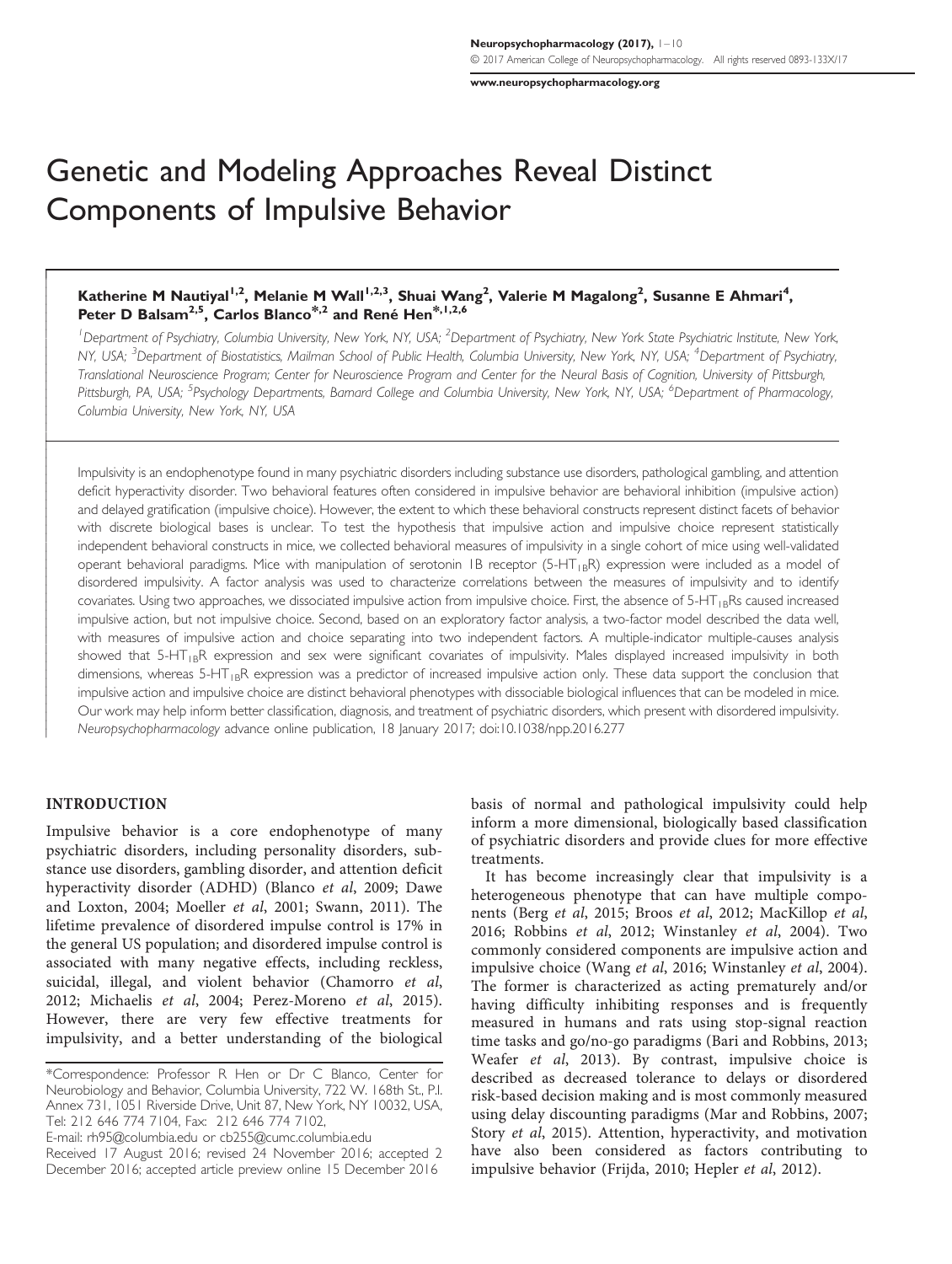A better understanding of the behavioral structure of impulsivity could improve treatment for psychiatric disorders in which impulsive behavior is a key symptom. The different dimensions of impulsive behavior are likely mediated by distinct neural circuits, and contribute differentially to various psychiatric disorders ([Dalley](#page-7-0) et al, 2011; [Robbins](#page-8-0) et al, 2012). Analysis of human behavioral data has shown that variables from paradigms measuring impulsive action and impulsive choice can generally be dissociated into two or more independent factors ([Dougherty](#page-7-0) et al, 2009; Meda et al[, 2009](#page-8-0); [Reynolds](#page-8-0) et al, 2006; [Reynolds](#page-8-0) et al, 2008). Work investigating similar factors in animal models has mostly used between subject designs or pharmacological/ lesion manipulations, which are suboptimal for the determination of the baseline multi-dimensional construction of impulsive behavior [\(Barrus](#page-7-0) et al, 2015; Broos et al[, 2012\)](#page-7-0). Rodent and human studies have strongly implicated dopaminergic signaling in the modulation of impulsive behavior (Dalley et al[, 2007;](#page-7-0) [St Onge and Floresco, 2009](#page-8-0); [Winstanley, 2011](#page-9-0)). However, serotonergic signaling has also been shown to be an important contributor to the neural basis of impulsivity, affecting both impulsive action and impulsive choice domains ([Miyazaki](#page-8-0) et al, 2012; [Miyazaki](#page-8-0) et al[, 2014;](#page-8-0) Winstanley et al[, 2003, 2004; Worbe](#page-9-0) et al, 2014).

To examine whether impulsive action and impulsive choice represent independent, non-correlated behavioral constructs in mouse models, we collected within subject data from multiple well-validated operant behavioral tests of impulsivity. Mice that lacked serotonin 1B receptors (5-HT<sub>1B</sub>Rs) throughout life (5-HT<sub>1B</sub>R KO) were included as a model of disordered impulsivity, given their known deficits in tasks measuring impulsive action ([Brunner and Hen,](#page-7-0) [1997](#page-7-0); [Nautiyal](#page-8-0) et al, 2015). We also used mice lacking  $5-HT_{1B}R$  expression only during development, in which 5-HT<sub>1B</sub>R expression was rescued during adulthood  $(5-HT_{1B}R$  rescue) based on our previous studies showing that adult rescue of the receptor also rescues the impulsive phenotype of the knockouts. Our studies provide evidence that impulsive action and choice are independent components of impulsivity that have distinct underlying biological bases. First, we show that altering the levels of the  $5-HT_{1B}R$ modulates impulsive action, but not impulsive choice. Second, using factor analysis, our results demonstrate that measures of these two behaviors dissociate into independent components. We find that  $5-HT_{1B}R$  expression is a significant predictor of impulsive action, whereas sex is a significant covariate of both components with males displaying increased impulsivity. Taken together, our results show a dissociation of impulsive action from impulsive choice and point to a biological mechanism for the impulsive action component.

# MATERIALS AND METHODS

## Animals

Mice were bred in the Department of Comparative Medicine animal facility at the New York State Psychiatric Institute at the Columbia University Medical Center. The floxed tetO1B mouse model was used to generate groups of mice with alterations in  $5-HT_{1B}R$  expression ([Nautiyal](#page-8-0) et al, 2015). Mice were generated by pairing a homozygous tetO1B female with a homozygous tetO1B male that was also heterozygous

for the βactin-tTS transgene. Three groups of mice, totaling 59 mice, were used in all behavioral tests: tetO1B+/+::βactintTS+ mice (referred to as  $5-HT_{1B}R$  KO,  $N = 14$ ), tetO1B+/+:: βactin-tTS+ treated with doxycycline beginning at P60 (referred to as adult rescue,  $N = 14$ ), and their littermate tetO1B+/+::βactin-tTS- controls (referred to as controls,  $N = 31$ ). Doxycycline was administered in the chow (40 mg/kg, Bioserv) to rescue  $5-HT_{1B}R$  expression. Males  $(N=23)$  and females  $(N=36)$  were included. Mice were group housed with same sex littermates following weaning at postnatal day (PN) 21. Food and water were provided ad libitum except during operant behavioral experiments as described below, which began at 12–14 weeks of age. Animals were maintained on a 12 h:12 h light-dark cycle and all behavioral testing was conducted during the light cycle. Differential reinforcement of low-rate responding (DRL) and Go/No-Go (GNG) tasks were used to assess premature responding and behavioral inhibition. Delay discounting (DD) and probabilistic discounting (PD) were used to measure impulsive choice, and a progressive ratio schedule of operant responding and the open field test were used to measure motivation and hyperactivity. Mice were tested in behavioral paradigms in the following order: DRL, PR, open field test, GNG, DD, and PD. All animal care and testing was approved by the Institutional Animal Use and Care Committee and was in accordance with the NIH's Guide for the Care and Use of Laboratory Animals.

# Operant Conditioning

Studies were conducted in eight identical operant chambers  $(15.9 \times 14.0 \times 12.7)$  cm with stainless steel grid flooring illuminated by a house light (Med Associates Inc., St Albans, VT), individually enclosed in sound-insulating, ventilated cubicles. Each chamber had two ultra-sensitive retractable stainless steel levers placed 2.2 cm above the chamber floor situated on either side of a receptacle equipped with head entry detection for delivery of liquid reward. The dipper delivered 0.02cc evaporated milk (Wakefern Food Corporation, Elizabeth, NJ) to mice. A Dell computer equipped with MED-PC IV (Med Associates Inc., St Albans, VT) computer software delivered stimuli and collected behavioral data. Operant training and testing were run 7 days a week. Mice were maintained at  $\sim$  90% of their free-feeding weight by providing ad libitum access to chow for 1.5 h following each day's operant conditioning session during the light cycle. Water was provided ad libitum throughout the experiment. There was no significant effect of group on body weight  $(F_{2,38} = 2.2, p > 0.05)$ , or consumption of chow over 1 h while maintained on this restricted feeding schedule ( $F_{2,38} = 1.4$ ,  $p > 0.05$ ), which was evaluated in a random subset of these mice.

Mice were first trained to retrieve an evaporated milk reward through head entry into the receptacle. Following 5 days of training, all mice met the criterion of retrieving at least 28 of the 30 rewards within 8 s of their presentation. Next, mice were trained to press a lever to receive the evaporated milk reward on a fixed ratio-1 (FR-1) schedule. A small dab of Ferret Nutri-cal (Tomlyn, Fort Worth, TX) was placed on the lever to facilitate initial interaction with the lever. Mice were trained in this paradigm until the criterion of 55 lever presses in a 60 min session was reached. Each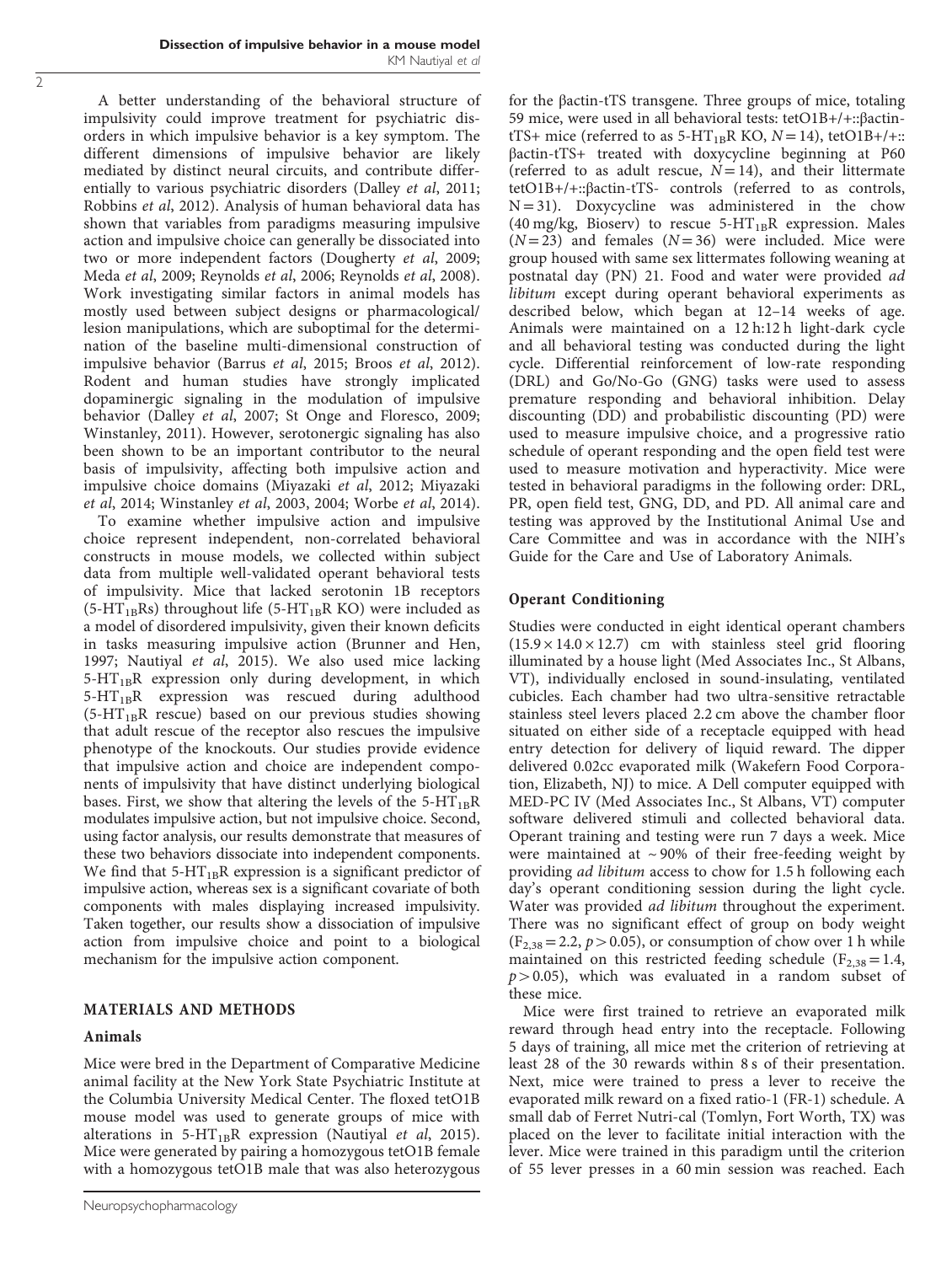mouse was trained on a randomly assigned (left or right) lever, which remained consistent for DRL, PR, and go/no-go paradigms.

### Differential Reinforcement of Low-Rate Responding

Following shaping, mice were trained on the DRL paradigm with a 36 s target wait time (DRL-36). Responses before 36 s were not rewarded, and the 'wait timer' restarted. Mice were gradually trained to wait 36 s over 44 days, beginning with a delay of 4 s and followed by increasing intervals of 2 s. All daily sessions lasted 1 h or until 60 rewards were reached. Data from the final 5 days of DRL-36 was averaged and used for analysis. The number of burst responses (lever presses with latencies of  $\langle 3 \rangle$  and the mode of response latencies (used as a representative measure of premature responding) were used as inputs for the factor analysis. The mode of response latencies was the mathematical mode taken on the response latencies converted to integers (by removing the fraction of the second).

## Progressive Ratio

Following the DRL paradigm, mice were run on a PR schedule to assess motivation-like responding. Mice were initially re-trained for 3 days on a FR-1 schedule, followed by 3 days on each of random ratio (RR)-5, RR-10, and RR-20 schedules, before testing on a  $PR \times 2$  schedule in which the number of lever presses required to receive a reward doubled following each reward. The session ended following either 2 h, or a 3 min period in which no lever presses were recorded (Drew et al[, 2007](#page-7-0)). The total number of lever presses summed over the session, and the break point were analyzed. The total number of lever presses rather than break point was used in the factor analysis to provide a continuous rather than categorical variable.

## Open Field

A standard assay of open field was used to assess baseline activity. Mice were placed individually into a plexiglass enclosure  $43 \times 43$  cm in size (Med Associates) and allowed to explore undisturbed for 30 min. Movements were recorded by beam breaks of two sets of 16 infrared photobeams, and summed across the 30 min period for the factor analysis.

## Go/No-Go

Mice were first trained on Go trials in which they were required to press a lever within 5 s of its presentation to receive a reward. If the 5 s elapsed with no response, the lever would retract, no reward would be presented, and a new ITI (average 40 s) would begin. Mice were trained on these 5 s Go-only trials until they earned at least 50 rewards out of 60 trials for at least two consecutive sessions. Once this criterion was achieved, No-Go trials were added in which the lever was presented simultaneously with two cues (the house lights turning off, and a small LED light above the lever turning on). A lack of any lever press within 5 s, resulted in a reward. A lever press during this period caused the lever to retract, the house lights to turn on, the LED light to turn off, and a new ITI to begin without any reward for that trial. In each session, 30 Go trials were interspersed with 30 No-Go trials presented pseudorandomly such that there were an equal number of both kinds of trials in every block of 10 trials. Mice were run for 12 days, and the percent false alarms (number of incorrect No-Go trials/total number of No-Go trials  $\times$  100) and hits (number of correct Go trials/total number of Go trials  $\times$  100) were analyzed. There was no significant day by group interaction ( $F_{22,605}$  = 1.1,  $p$  > 0.05), so values on day 12 were used in the factor analysis.

### Delay Discounting

Following the Go/No-Go paradigm, mice were trained to press the opposite lever from their original training and all mice met criteria (55 presses in 60 min) within two sessions. Mice were then presented with both levers for 4 days, with both levers rewarded on a FR-1 schedule. Their preferred lever was determined (as the lever with more presses), which remained consistent across days. Next, presses on the nonpreferred lever were rewarded with three times the reward obtained from presses on the originally preferred lever. The large reward was implemented by having the dipper arm present three rewards in succession. These sessions began with 10 forced choice trials (five on each lever randomly distributed) to ensure a minimum experience with each lever in each session. Over 14 days, the preference of all mice switched to large reward lever. Finally, the DD paradigm began in which mice experienced a step-wise increase in the delay to the availability of the large reward following a lever press, across sessions. These sessions also began with five forced choice trials on each lever. The delay to the small reward remained at 0 s. Time delays (2, 4, 6, 8, and 10 s) were presented in separate sessions for 3 days each, in ascending order. Thirty trials were presented in each session, regardless of delay length and choice. The large reward was always three times the amount of the small reward. Data were used from the last session of each time delay to allow for learning of the new contingency. There were no interactions between group and day within any given delay ( $F_{4,108}$  < 1.8,  $p$  > 0.05). The preference for the large reward was determined for each delay by dividing the number of presses on the large reward lever by the total number of presses. The discounting slope was determined by calculating the linear regression of preference for large reward plotted over delay, and used in the factor analysis.

#### Probabilistic Discounting

The PD paradigm consisted of a step-wise decrease in the probability of presentation of the large reward. Each probability of obtaining the large reward (0.8, 0.6, 0.5, 0.4, 0.33, 0.2) was presented for 3 days, and only data from the last session of each reward probability was used in the analysis. The large reward was three times the small reward, making the large reward more advantageous on all probabilities  $> 0.33$ . The probabilities were presented in separate sessions in the same manner as described for the DD paradigm. On non-rewarded trials, the ITI began 5 s following the lever press. The probability of the small reward remained at 1.0 throughout all sessions. These sessions also began with five forced choice trials on each lever, followed by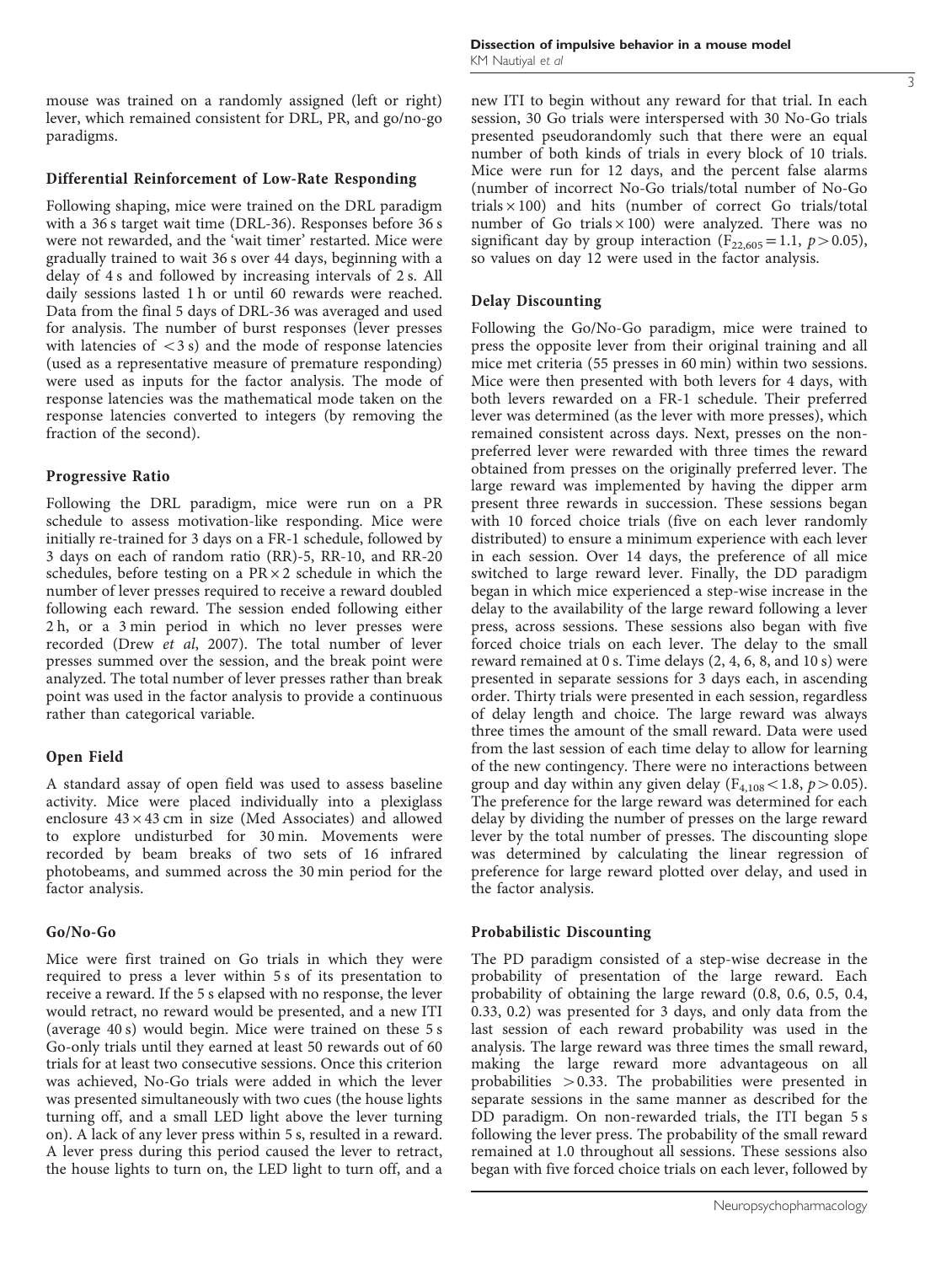<span id="page-3-0"></span>30 choice trials. Data were used from the last session of each probability to allow for learning of the new contingency. There were no interactions between group and day within any given probability ( $F_{6,106}$ <1.1, p > 0.05). Preference for the large lever was determined for each probability by dividing the number of presses on the large reward lever by the total number of presses. The discounting slope was determined by calculating the linear regression of preference for large reward plotted over probability, and used in the factor analysis.

### Statistical Analysis

One-way analysis of variance (ANOVA) was used to assess the effects of  $5-HT_{1B}R$  expression on behavior. Repeated measures ANOVAs were used to examine false alarm and hit rates over time in the Go/No-Go paradigm and preference for large reward over delays and probabilities for DD and PD paradigms, respectively. Fisher's least significant differences test was used for post hoc testing when appropriate. Twoway ANOVAs (5-HT<sub>1B</sub>R expression  $\times$  doxycycline administration) and three-way ANOVAs (sex  $\times$  5-HT<sub>1B</sub>R expres $sion \times$  doxycycline administration) were also performed to assess interactions of adult expression, genotype, and sex on behavior (Supplementary Table 1). Exploratory factor analysis with geomin rotation was used to examine the latent structure of impulsive behavior in mice. Eigenvalues

 $>1$  were used to identify the number of factors and calculate the percent of variability in the behavioral measures explained by the latent factors. Determination of whether each paradigm was related to the latent factors was made based on tests for each factor loading equal to zero. A confirmatory factor analysis model with loadings set to zero was then assessed via standard indices, including the chisquare goodness of fit test, root mean squared error of approximation (RMSEA), comparative fit index (CFI), and Tucker–Lewis index (TLI). Following [Muthen and Muthen](#page-8-0) [\(1998-2010\)](#page-8-0), a p-value  $> 0.05$  for the chi-square goodness of fit test, CFI  $> 0.95$ , TLI  $> 0.95$ , and RMSEA  $< 0.06$  were used to indicate good model fit. After the latent structure was identified, a multiple-indicators multiple-causes (MIMIC) approach [\(Joreskog and Goldberger, 1975](#page-8-0)) was used to assess the effects of covariates (5- $HT_{1B}R$  expression, sex) on the latent factors. The MIMIC approach permits testing of multiple covariates and provides estimates of the relationship between the covariates and the latent factors. The estimates indicate the number of standard deviations difference in the latent factor for each level of the categorical covariate (eg, sex,  $5-HT_{1B}R$  expression) while holding the other covariates constant. Effects were considered statistically significant when p-values were  $< 0.05$ . Number of hits in the Go/No-Go task was right skewed and hence was log transformed for analyses to satisfy normality assumptions for exploratory factor analysis. StatView software was used



Figure I Measures of premature responding and behavioral inhibition from tests of DRL (a,b) and GNG (c,d) are shown.  $*, p < 0.05$ .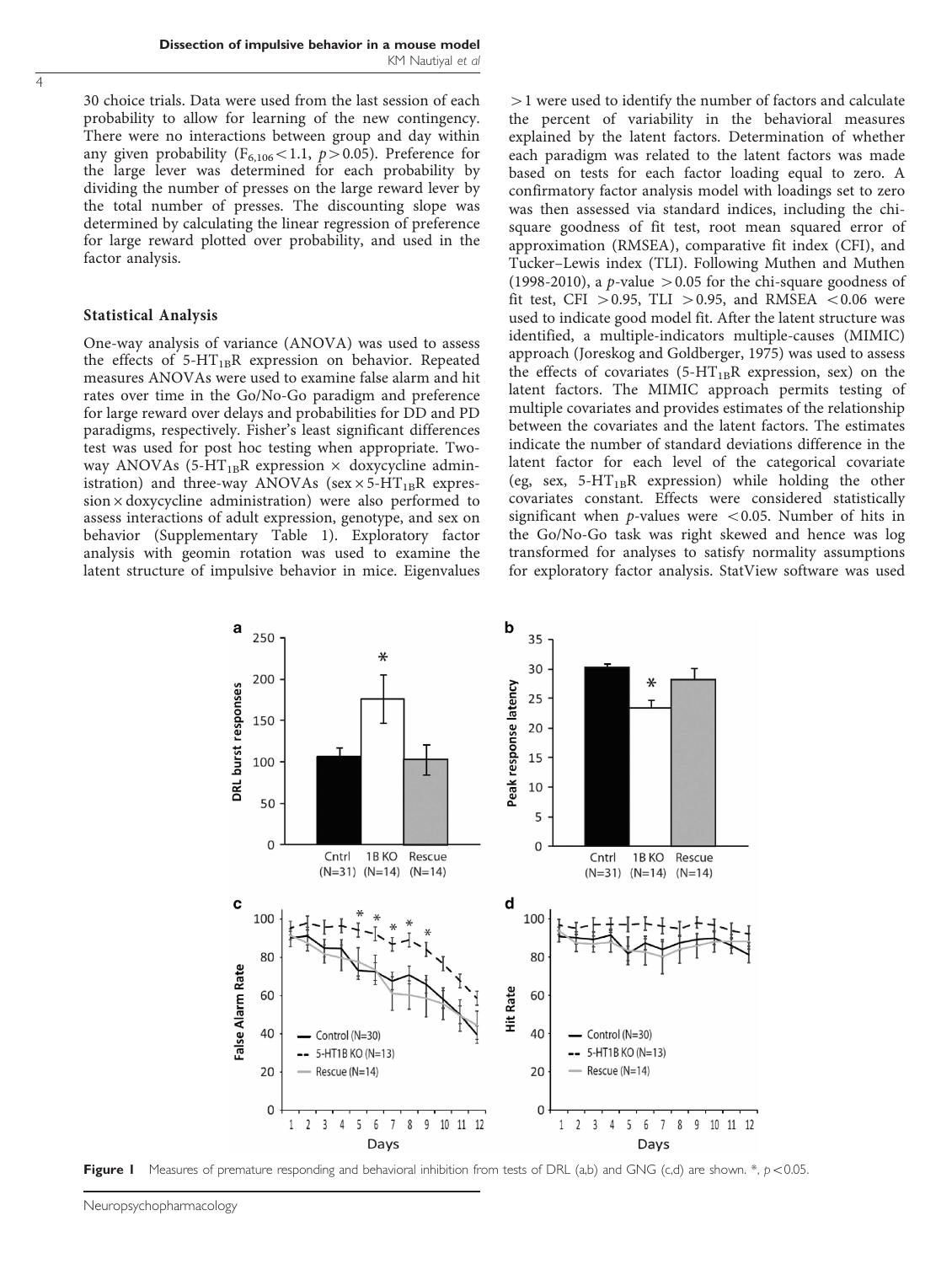Dissection of impulsive behavior in a mouse model KM Nautiyal et al

for ANOVAs, and Mplus software was used for factor and MIMIC analyses.

#### RESULTS

A lack of  $5-HT_{1B}R$  expression resulted in increased levels of impulsivity as measured in the DRL and GNG operant paradigms, as previously reported [\(Nautiyal](#page-8-0) et al, 2015). Specifically, in the DRL, there was a significant effect of  $5-HT_{1B}R$  KO on burst responding ([Figure 1a](#page-3-0); main effect of group:  $F_{2,56}$  = 4.81,  $p$  < 0.05) with 5-HT<sub>1B</sub>R KO mice having increased number of burst responses compared to controls  $(p<0.01)$ . This deficit was reversed with adult rescue of 5-HT<sub>1B</sub>R expression ( $p$  < 0.05 for rescue vs 5-HT<sub>1B</sub>R;  $p$  > 0.05 for rescue vs control). Additionally, there was a significant effect of  $5-HT_{1B}R$  expression on the peak of the response latencies ([Figure 1b;](#page-3-0) main effect of group:  $F_{2,56} = 8.33$ ,  $p$ <0.001), representative of a left-shift in the lever press response distribution (Supplementary Figure 1).  $5-HT_{1B}R$ KOs had decreased peak response latency compared with controls ( $p$ <0.001), which was also reversed by adult rescue ( $p$ <0.05 for rescue vs 5-HT<sub>1B</sub>R KO;  $p$  > 0.05 for rescue vs control).

In the Go/No-Go operant paradigm, all mice improved their performance over 12 days of testing, decreasing their impulsive behavior as measured by false alarm rate or the inability to withhold responses on No-Go trials ([Figure 1c;](#page-3-0) main effect of days:  $F_{11,605} = 36.8$ ,  $p < 0.001$ ). There also were significant group effects on false alarm rates over the 12 days (main effect of group:  $F_{2,55} = 4.6$ ,  $p < 0.05$ ), with 5-HT<sub>1B</sub>R KO mice having significantly higher false alarm rates than the control ( $p < 0.01$ ) and adult rescue groups ( $p < 0.05$ ). There were no significant effects of group on hit rates over the 12 days [\(Figure 1d](#page-3-0); main effect of group:  $F_{2,55} = 2.1$ ,  $p > 0.05$ ).

By contrast with its effect on DRL and Go/No-Go tests, we found no effect of  $5-HT_{1B}R$  expression on discounting in delay discounting and probabilistic discounting paradigms. All mice showed discounting of reward as delays increased or probabilities decreased, as seen by their decreased preference for the large reward in both delay and probabilistic discounting tasks (Figure 2a and b; main effect of delay:  $F_{4,192}$  = 198.2,  $p$  < 0.001 for DD; main effect of probability:  $F_{6, 318} = 38.0, p < 0.001$  for PD). There were no significant genotype by time interactions ( $F_{2,8}$  = 1.41,  $p > 0.05$  for DD;  $F_{2,12} = 0.89$ ,  $p > 0.05$ ), suggesting that the discounting rate did not differ between groups. There was also a lack of significant group differences in the slopes of best fit lines for delay and probabilistic discounting data (Figure 2 insets; main effect of group:  $F_{2,52} = 1.32$ ,  $p > 0.05$  for DD;  $F_{2,52} = 1.86$ ,  $p > 0.05$  for PD). However, there were significant effects of group on reward preference, independent of discounting, in both tasks ( $F_{2,54} = 4.08$ ,  $p < 0.05$  for DD;  $F_{2,53} = 5.75$ ,  $p < 0.01$  for PD). Specifically, 5-HT<sub>1B</sub>R KO mice showed increased preference for large rewards compared with control mice over all delays  $(p<0.01)$  and probabilities ( $p$ <0.01), potentially pointing to an effect of 5-HT<sub>1B</sub>R on hedonic and/or incentive value. However, there were no significant effects of group on the preference for a small vs large (three times the small) reward in the absence of any delays or probabilities (F<sub>2,48</sub>=2.3,  $p > 0.05$ ; 77.4 ± 2.5% for



Figure 2 Measures of intolerance to delays and risk are shown as preference for the large reward over various delays in DD (a) and various probabilities in PD (b) paradigms. Insets show rates of discounting for each group.

controls;  $85.5 \pm 4.0\%$  for  $5-HT_{1B}R$  KO;  $86.1 \pm 4.4\%$  for adult rescue). Interestingly, for probabilistic discounting, there was a sex by genotype interaction (Supplementary Figure 2;  $F_{1,49} = 5.025$ ,  $p < 0.05$ ), in which 5-HT<sub>1B</sub>R KO and adult rescue males showed significantly steeper discounting than control males (main effect of group within males:  $F_{2,20} = 3.612$ ,  $p < 0.05$ ;  $p = 0.07$  for KO *vs* control;  $p < 0.05$ for rescue vs control), and there was no difference seen between female groups (main effect of group within females:  $F_{2,31} = 0.4$ ,  $p > 0.05$ ). This suggests that although there was not an effect of  $5-HT_{1B}R KO$  on discounting, there may be a developmental effect of  $5-HT_{1B}R$  expression in males only.

There was no effect of  $5-HT_{1B}R$  expression on open field activity [\(Figure 3a](#page-5-0); main effect of group:  $F_{2,55} = 0.5$ ,  $p > 0.05$ ). However, there was a significant genotype effect on performance in the progressive ratio task ([Figure 3b;](#page-5-0) main effect of genotype:  $F_{2,56} = 28.6$ ,  $p < 0.001$ ). 5-HT<sub>1B</sub>R KO mice had a break point more than twice as high as controls and adult rescue groups  $(5-HT_{1B}R$  KO:  $1536 \pm 142$ , controls: 606 ± 84, adult rescue:  $626 \pm 213$ ;  $p < 0.001$ ). Additionally, they had more than three times the number of lever presses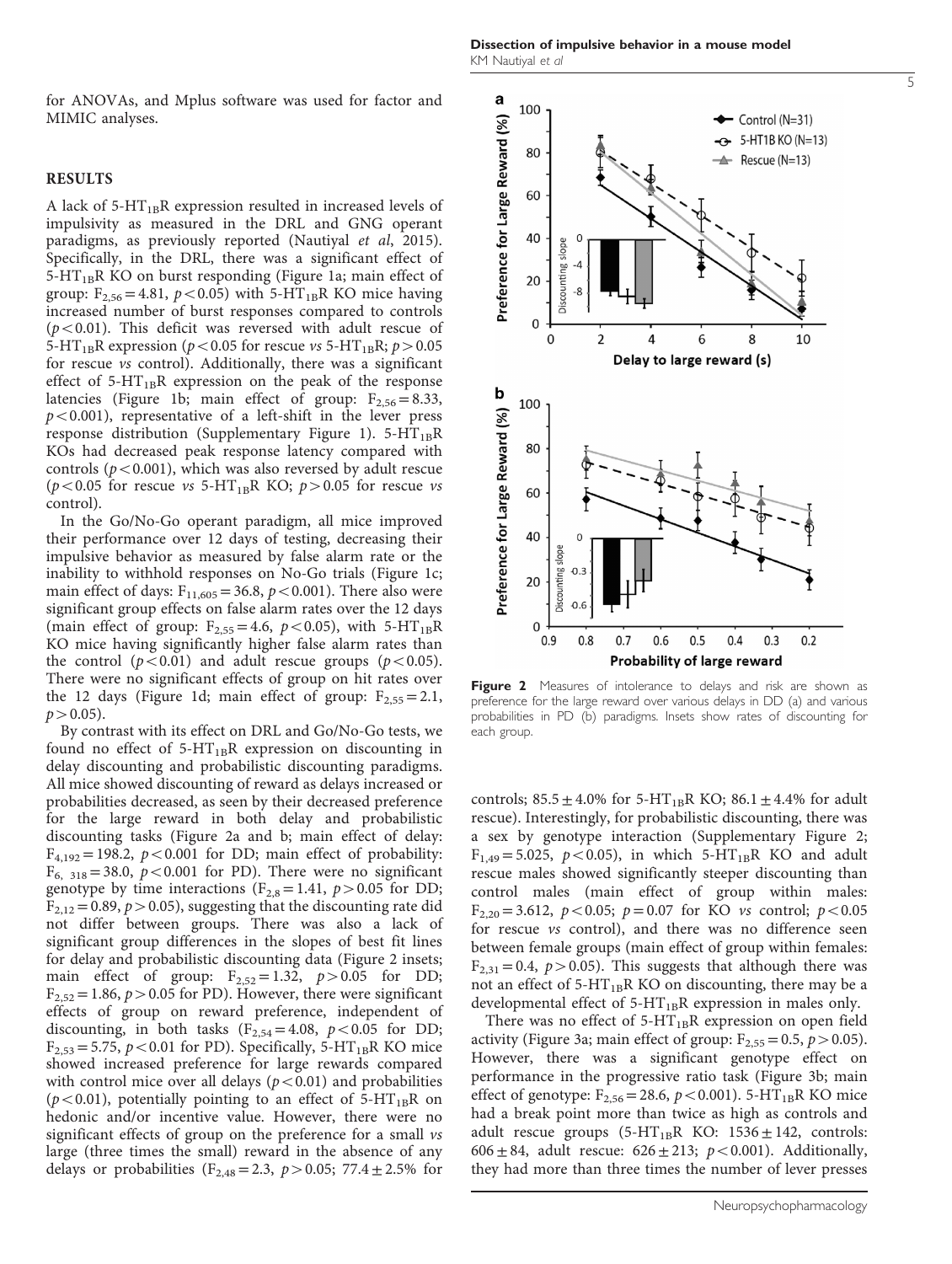<span id="page-5-0"></span>Dissection of impulsive behavior in a mouse model KM Nautiyal et al



Figure 3 Measures of activity and motivation are shown from the open-field test (a) and progressive ratio schedule of operant responding (b).

Table I Two-Factor Model

|                                 | <b>Factorl</b> | Factor <sub>2</sub> |
|---------------------------------|----------------|---------------------|
| DRL: burst responses            | 0.717          | $-0.008$            |
| DRL: peak response latency      | $-0.678$       | $-0.153$            |
| Go/No-Go: false alarm rate      | 0.571          | 0.145               |
| Go/No-Go: hit rate              | 0.436          | 0.042               |
| Open field activity             | 0.362          | $-0.064$            |
| Progressive ratio lever presses | 0.858          | $-0.008$            |
| Delayed discounting slope       | 0.005          | 0.464               |
| Probabilistic discounting slope | $-0.001$       | 1.003               |
| Correlation of factors          | 1.000          |                     |
|                                 | 0.209          | ( )( )( )           |

Significant factor loadings (absolute value  $>$  0.3) are bolded.



Figure 4 All effects shown in this multiple indicator multiple causes (MIMIC) model are significant ( $p < 0.05$ ).

compared with control  $(p<0.001)$  and adult rescue groups  $(p < 0.001)$ .

An exploratory factor analysis of all the behavioral data found two eigen values above one (eigen values = 3.08, 1.39, 0.95, 0.71, 0.66, 0.57, 0.37, and 0.26) supporting a two-factor model that explained 56% of the variability in the data (Table 1). Variables from DRL, Go/No-Go, progressive ratio, and open field measures loaded significantly onto one factor,

whereas variables from delay and probabilistic discounting paradigms loaded significantly onto the other. These latent factors were called 'impulsive action' and 'impulsive choice', respectively. All variables loaded positively onto the two factors with the exception of the DRL peak response latency given its inverse relationship with impulsivity (lower-peak latencies represent higher levels of impulsivity). The correlation between the two factors was not significant  $(r= 0.209, p>0.05)$ . A confirmatory two-factor model fixing all non-significant loadings to zero provided a good fit for the data:  $\chi^2 = 14.5$ , df = 19, p-value = 0.74, RMSEA < 0.001,  $CFI = 1.00$ ,  $TLI = 1.07$ . The addition of a third factor did not improve the fit of the model (Supplementary Table 2). Only one variable from the impulsive action factor (Go/No-Go false alarm rate) loaded onto the additional factor, which remained highly correlated with the impulsive action factor  $(r= 0.561)$ .

An exploratory factor analysis was also run on a subset of the mice, which excluded all  $5-HT_{1B}R$  KO and  $5-HT_{1B}R$ rescue mice, to rule out contributions of genotype on the latent structure. The same factor loadings indicating 'impulsive action' and 'impulsive choice' were found to be significant in a two-factor model (Supplementary Table 3) with the first two eigen values, ie, 3.12 and 1.70, indicating 60% of the variability in the data was explained by these two factors. Additionally, the correlation between the two factors was not significant  $(r=-0.002)$ .

The multiple indicator multiple causes model (Figure 4) indicated that the  $5-HT_{1B}R$  knockout influenced the two latent factors differently ( $p < 0.001$ ). Specifically, it was a significant predictor of impulsive action ( $\beta$  = 0.75, p < 0.001), but not impulsive choice ( $\beta$ =0.11,  $p$  > 0.05), indicating that an absence of  $5-HT_{1B}R$  resulted in increased impulsive action but not impulsive choice. Interestingly, sex was also a significant covariate in the model, with males showing significantly higher impulsive action ( $\beta$  = 0.30, p < 0.01) and impulsive choice ( $\beta$ =0.27,  $p$ <0.05). Additionally adult rescue of  $5-HT_{1B}R$  (doxycycline administration) was a significant covariate of impulsive choice ( $\beta$  = 0.25, p < 0.05), but not impulsive action ( $\beta$  = 0.11,  $p$  > 0.05). The correlation between the two factors was not significant  $(r= 0.12,$  $p > 0.05$ ).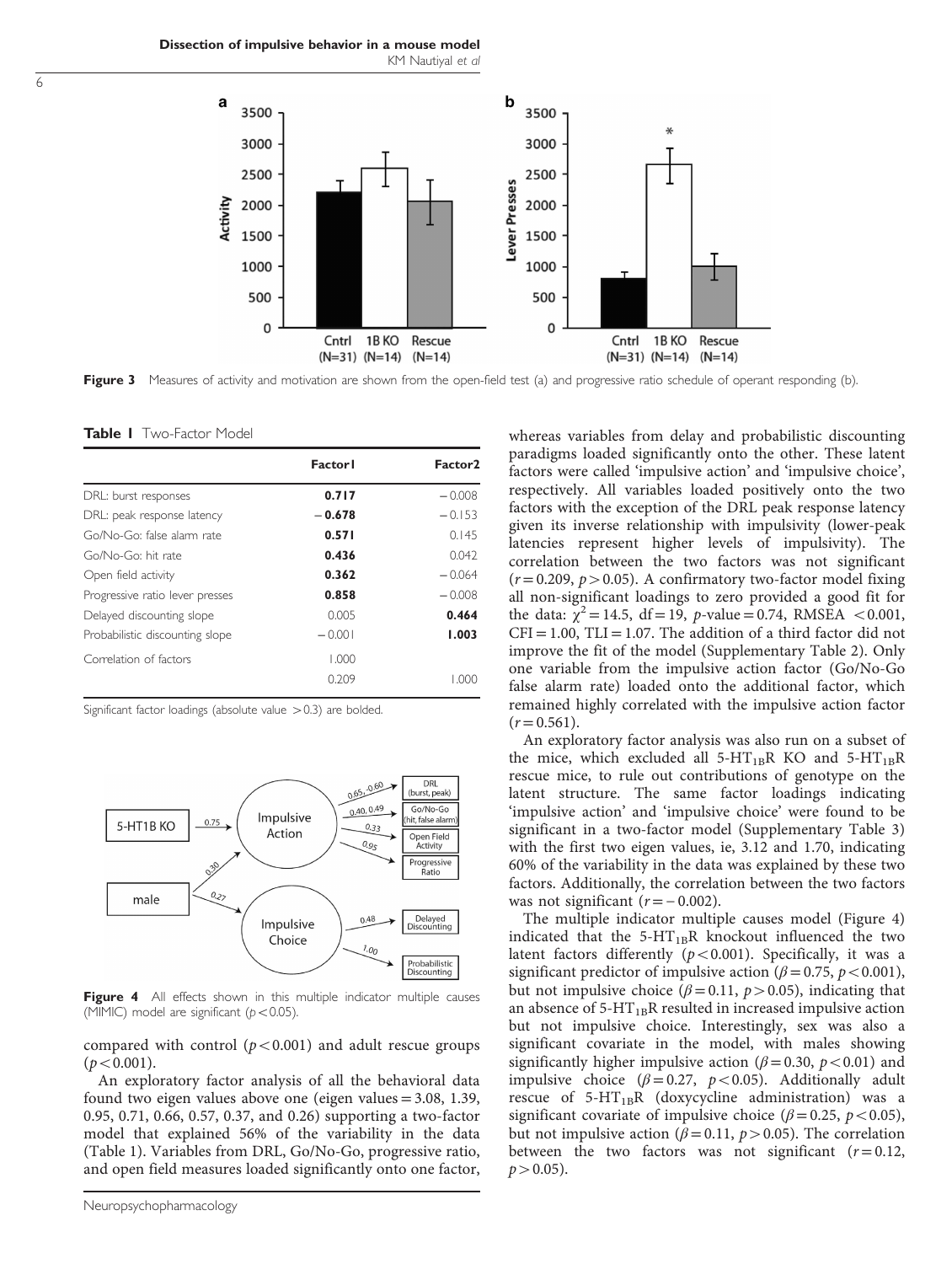## DISCUSSION

Our results show that impulsive behavior can be dissociated into two dimensions of impulsive action and impulsive choice based on two independent methods. First, we show that an absence of  $5-HT_{1B}Rs$  throughout the brain results in increased impulsivity in tasks that measure premature responding or response inhibition (impulsive action), but not in tasks that measure delayed gratification or risky decision making (impulsive choice). Second, our factor analysis on measures from a number of behavioral tasks reveals two independent components of impulsivity. Furthermore, we show that genetic manipulation of  $5-HT_{1B}R$  is a predictor of only one dimension (impulsive action), whereas sex is a significant predictor of both dimensions, with males having increased impulsive action and impulsive choice. These results demonstrate that preclinical modeling of impulsivity using current transgenic models allows for a controlled investigation of common and independent sources of variability, which contribute to the different subcomponents of impulsive behavior, as well as more targeted investigations into their neural and genetic basis.

The results presented are consistent with evidence that supports distinct neural bases for impulsive choice and impulsive action in both humans and rodents [\(Dougherty](#page-7-0) et al[, 2009](#page-7-0); Meda et al[, 2009; Reynolds](#page-8-0) et al, 2006; [Reynolds](#page-8-0) et al[, 2008\)](#page-8-0). Our use of a genetic model tested in a number of domains of impulsivity in a within-subjects design, analyzed using an unsupervised factor analysis now adds to this evidence. Genetic models allow for future circuit level determination of the neural substrates, as well as the identification of genetic-based risk factors for different facets of impulsivity. Additionally, we found that the impulsive action and impulsive choice factors were not correlated in our model, which is consistent with some, but not all, studies addressing this using within subject designs in rodents (Broos et al[, 2012](#page-7-0); [Van den Bergh](#page-8-0) et al, 2006a; [Winstanley](#page-9-0) et al[, 2004](#page-9-0); [Barrus](#page-7-0) et al, 2015). Analyses using self-report and behavioral measures of impulsivity in humans have also shown mixed results. Some studies show no significant correlation between different components of impulsivity (Broos et al[, 2012;](#page-7-0) [McDonald](#page-8-0) et al, 2003; [Reynolds](#page-8-0) et al, [2008\)](#page-8-0), whereas others show positive correlations between action and choice dimensions of impulsivity [\(Dougherty](#page-7-0) et al[, 2009;](#page-7-0) Meda et al[, 2009](#page-8-0)). Ultimately, consistent with the research domain criteria initiative and the goals of precision medicine [\(Health, 2015](#page-8-0); [Insel and Cuthbert, 2015\)](#page-8-0), research focused on clarifying the domains of impulsive behavior can also lead to better diagnosis and more effective treatments of individuals presenting with disordered impulse control, such as ADHD, substance use disorder, and gambling disorder.

Both basic and clinical research have pointed to a role for  $5-HT_{1B}R$  as a major regulator of impulsivity. Although genetic mouse models have previously implicated 5- $HT_{1B}Rs$  in DRL, other studies have revealed a limited role for studies have revealed a limited role for  $5-HT_{1B}$ Rs in delay discounting tasks [\(Brunner and Hen,](#page-7-0) [1997;](#page-7-0) [Nautiyal](#page-8-0) et al, 2015; Pattij et al[, 2003; van den Bergh](#page-8-0) et al[, 2006b\)](#page-8-0). In humans, gene-association studies and haplotype and meta-analyses have illustrated strong links between  $5-HT_{1B}R$  polymorphisms and trait impulsivity, susceptibility to suicide, and disorders which include impulsivity as a key phenotype, such as ADHD [\(Banerjee](#page-7-0) et al, [2012; Conner](#page-7-0) et al, 2010; Gizer et al[, 2009; Guimaraes](#page-8-0) et al, [2009; Jensen](#page-8-0) et al, 2009; New et al[, 2001](#page-8-0); Zouk et al[, 2007](#page-9-0)). The involvement of  $5-HT_{1B}R$  in impulsive behavior points to a potential target for the development of drugs to treat disordered impulsive action. This is further supported by the ability to restore normal impulsive action in mice lacking  $5-HT_{1B}Rs$  by rescuing receptor expression in adulthood. The circuit-level mechanisms by which the  $5-HT_{1B}R$  impacts impulsivity are still unknown and are the focus of our current research using tissue-specific knockout models.

7

Although the within-subject comparison across a number of different behavioral tests was necessary for the goal of our studies to use factor analyses, the experimental design by default also leads to some potential confounds, including order and age effects, that cannot be completely ruled out. Counterbalancing of the order of tests was not used due to previous reports of interactions between DRL performance,  $5-HT_{1B}R$  expression, and order of operant testing [\(Pattij](#page-8-0) et al[, 2004\)](#page-8-0). A previous study of impulsive choice found similar effects of 5-HT<sub>1B</sub>R KO on DD when tested alone, although a slightly different paradigm was used which included different time delays and sucrose pellets instead of evaporated milk rewards ([Brunner and Hen, 1997](#page-7-0)). Although the effect of age and order cannot definitively be ruled out as contributing factors to our results, these previous results support our interpretation that an absence of  $5-HT_{1B}Rs$  does not lead to increases in impulsive choice measured in a delay discounting paradigm. Additionally, all mice were re-run on the PR schedule of responding following PD, and showed a similar behavioral profile to that seen initially when tested as the second behavioral measure.

Although these data support the idea that general locomotor activity (measured in open field) and impulsive action (DRL, Go/No-Go) have common sources of variability, as shown by these measures loading on to the same factor, our results also draw distinctions between effects of  $5-HT_{1B}$  on general activity vs impulsive action. First, although there is a trend toward differences in open field behavior, there is no significant effect of group on total activity. Additionally, in the DRL task, increases in activity can be distinguished from premature responses based on the distribution of lever presses over latency. Premature responses are represented with a left shift in the distribution (decreases in the mode of response latencies), whereas increases in activity are seen in an increase in lever pressing across the response distribution as seen previously [\(Nautiyal](#page-8-0) et al[, 2015](#page-8-0)). Finally, the relationship between impulsivity and hyperactivity in novel environments has been addressed in prior published studies. These studies have reported either no association or an inverse correlation between these measures (Bardo et al[, 2006](#page-7-0); [Dalley](#page-7-0) et al, 2007).

Although the behavioral response on the progressive ratio schedule of responding loaded onto the impulsive action factor, the increased lever pressing may represent an increase in reward sensitivity in mice lacking  $5-HT_{1B}R$  expression. It is possible, that a reward is perceived as more rewarding to mice lacking  $5-HT_{1B}R$ , and thus elicits higher responding in the progressive ratio schedule of responding and an increased preference for the large reward in the DD and PD tasks. We have analyzed the preference for a small vs large (three times the small) reward in the absence of any delays or probabilities. Although there is a trend toward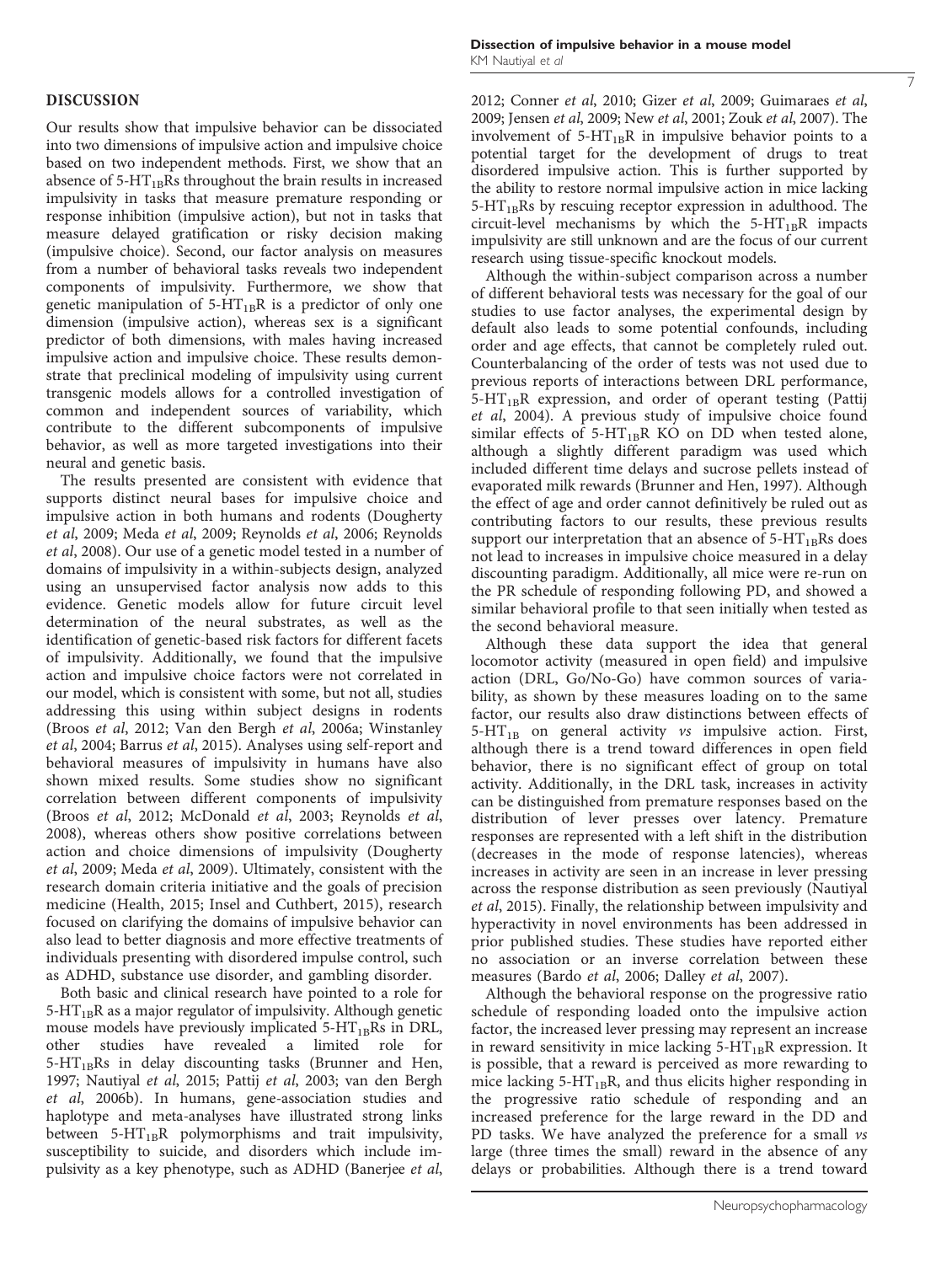<span id="page-7-0"></span>increased choice of the large reward, there was no significant effect of group. Despite this, the possibility still exists that  $5-HT_{1B}R$  KO mice exhibit a hypersensitivity to reward, however, testing this would require a paradigm that compares the preference between KOs and controls at various ratios of large to small rewards.

Interestingly sex was a predictor of both factors, with males having higher levels of both impulsive action and choice. These findings are consistent with a higher prevalence of impulsive behavior in males compared with females in the general population (Chamorro et al, 2012). There is also a greater prevalence of disorders of impulse control, such as ADHD and substance use disorders, in males compared with females ([Kessler](#page-8-0) et al, 2005; [Rucklidge,](#page-8-0) [2010](#page-8-0)). Additionally, within ADHD, girls show less impulsive behavior than boys [\(Newcorn](#page-8-0) et al, 2001). Studies have also examined sex differences in impulsive action vs choice components but the results have been mixed ([Weafer and de](#page-9-0) [Wit, 2014\)](#page-9-0). In rodent models, the evidence generally supports increased impulsive action in males compared with females (Bayless et al, 2012; [Jentsch and Taylor, 2003](#page-8-0)), with gonadectomy diminishing the sex difference. However, the data from human studies are less uniform, with reports of increased impulsive action in both males and females (Colzato et al, 2010; [Saunders](#page-8-0) et al, 2008). Additionally, studies of sex differences in impulsive choice in both rodents and humans have been mixed (Beck and Triplett, 2009; Eubig et al[, 2014](#page-8-0); [Kirby and Marakovic, 1996](#page-8-0); [Koot](#page-8-0) et al, [2009](#page-8-0)). More studies which address impulsivity which include both sexes are needed to clarify the role of sex in impulsivity and dissect potential interactions of serotonin signaling and sex on impulsive behavior.

In sum, more clear definitions of specific independent behavioral endophenotypes, as well as a novel entry point in the circuitry of impulsive behavior  $(5-HT_{1B})$  will allow for better ways to dissect the neural circuitry that modulate the different types of impulsive behavior. Specifically, a combination of cell-specific manipulations of the  $5-HT_{1B}$  gene coupled with imaging strategies should enable us to make substantial progress in mapping the neural circuits underlying impulsive action. The dissociation of distinct components of impulsive behavior and the dissection of their neurobiological basis has broad implications for the construct of impulsivity and its relationship with psychiatric disorders. A better delineation of the underlying biobehavioral structure of impulsivity could lead to more etiologically based classification of disorders with pathological impulsivity and may inform better, more targeted pharmacological treatments.

## FUNDING AND DISCLOSURE

Funding provided by NIH: F32 MH100888 to KMN, K99 MH106731 to KMN, R37 MH068542 to RH, R01 MH083862 to RH, and R01 MH068073 to PDB. Funding also provided by the National Center for Responsible Gaming Early Stage Investigator Award to KMN; NARSAD Young Investigator Award to KMN; Hope for Depression Research Foundation Award to RH; and the New York State Psychiatric Institute to CB. René Hen receives compensation as a consultant for Lundbeck and Roche. All other authors report no biomedical financial interests or potential conflicts of interest. The views and opinions expressed in this report are those of the authors and should not be construed to represent the views of any of the sponsoring organizations, agencies, or the US government.

## **REFERENCES**

- Banerjee E, Banerjee D, Chatterjee A, Sinha S, Nandagopal K (2012). Selective maternal inheritance of risk alleles and genetic interaction between serotonin receptor-1B (5-HTR1B) and serotonin transporter (SLC6A4) in ADHD. Psychiatry Res 200: 1083–1085.
- Bardo MT, Cain ME, Bylica KE (2006). Effect of amphetamine on response inhibition in rats showing high or low response to novelty. Pharmacol Biochem Behav 85: 98–104.
- Bari A, Robbins TW (2013). Inhibition and impulsivity: behavioral and neural basis of response control. Prog Neurobiol 108: 44–79.
- Barrus MM, Hosking JG, Zeeb FD, Tremblay M, Winstanley CA (2015). Disadvantageous decision-making on a rodent gambling task is associated with increased motor impulsivity in a population of male rats. J Psychiatry Neurosci 40: 108–117.
- Bayless DW, Darling JS, Stout WJ, Daniel JM (2012). Sex differences in attentional processes in adult rats as measured by performance on the 5-choice serial reaction time task. Behav Brain Res 235: 48–54.
- Beck RC, Triplett MF (2009). Test-retest reliability of a groupadministered paper-pencil measure of delay discounting. Exp Clin Psychopharmacol 17: 345–355.
- Berg JM, Latzman RD, Bliwise NG, Lilienfeld SO (2015). Parsing the heterogeneity of impulsivity: a meta-analytic review of the behavioral implications of the UPPS for psychopathology. Psychol Assess 27: 1129–1146.
- Blanco C, Potenza MN, Kim SW, Ibanez A, Zaninelli R, Saiz-Ruiz J et al (2009). A pilot study of impulsivity and compulsivity in pathological gambling. Psychiatry Res 167: 161–168.
- Broos N, Schmaal L, Wiskerke J, Kostelijk L, Lam T, Stoop N et al (2012). The relationship between impulsive choice and impulsive action: a cross-species translational study. PloS One 7: e36781.
- Brunner D, Hen R (1997). Insights into the neurobiology of impulsive behavior from serotonin receptor knockout mice. Ann NY Acad Sci 836: 81–105.
- Chamorro J, Bernardi S, Potenza MN, Grant JE, Marsh R, Wang S et al (2012). Impulsivity in the general population: a national study. J Psychiatr Res 46: 994–1001.
- Colzato LS, Hertsig G, van den Wildenberg WP, Hommel B (2010). Estrogen modulates inhibitory control in healthy human females: evidence from the stop-signal paradigm. Neuroscience 167: 709–715.
- Conner TS, Jensen KP, Tennen H, Furneaux HM, Kranzler HR, Covault J (2010). Functional polymorphisms in the serotonin 1B receptor gene (HTR1B) predict self-reported anger and hostility among young men. Am J Med Genet 153B: 67–78.
- Dalley JW, Everitt BJ, Robbins TW (2011). Impulsivity, compulsivity, and top-down cognitive control. Neuron 69: 680–694.
- Dalley JW, Fryer TD, Brichard L, Robinson ES, Theobald DE, Laane K et al (2007). Nucleus accumbens D2/3 receptors predict trait impulsivity and cocaine reinforcement. Science 315: 1267–1270.
- Dawe S, Loxton NJ (2004). The role of impulsivity in the development of substance use and eating disorders. Neurosci Biobehav Rev 28: 343–351.
- Dougherty DM, Mathias CW, Marsh-Richard DM, Furr RM, Nouvion SO, Dawes MA (2009). Distinctions in behavioral impulsivity: implications for substance abuse research. Addict Disord Treat 8: 61–73.
- Drew MR, Simpson EH, Kellendonk C, Herzberg WG, Lipatova O, Fairhurst S et al (2007). Transient overexpression of striatal D2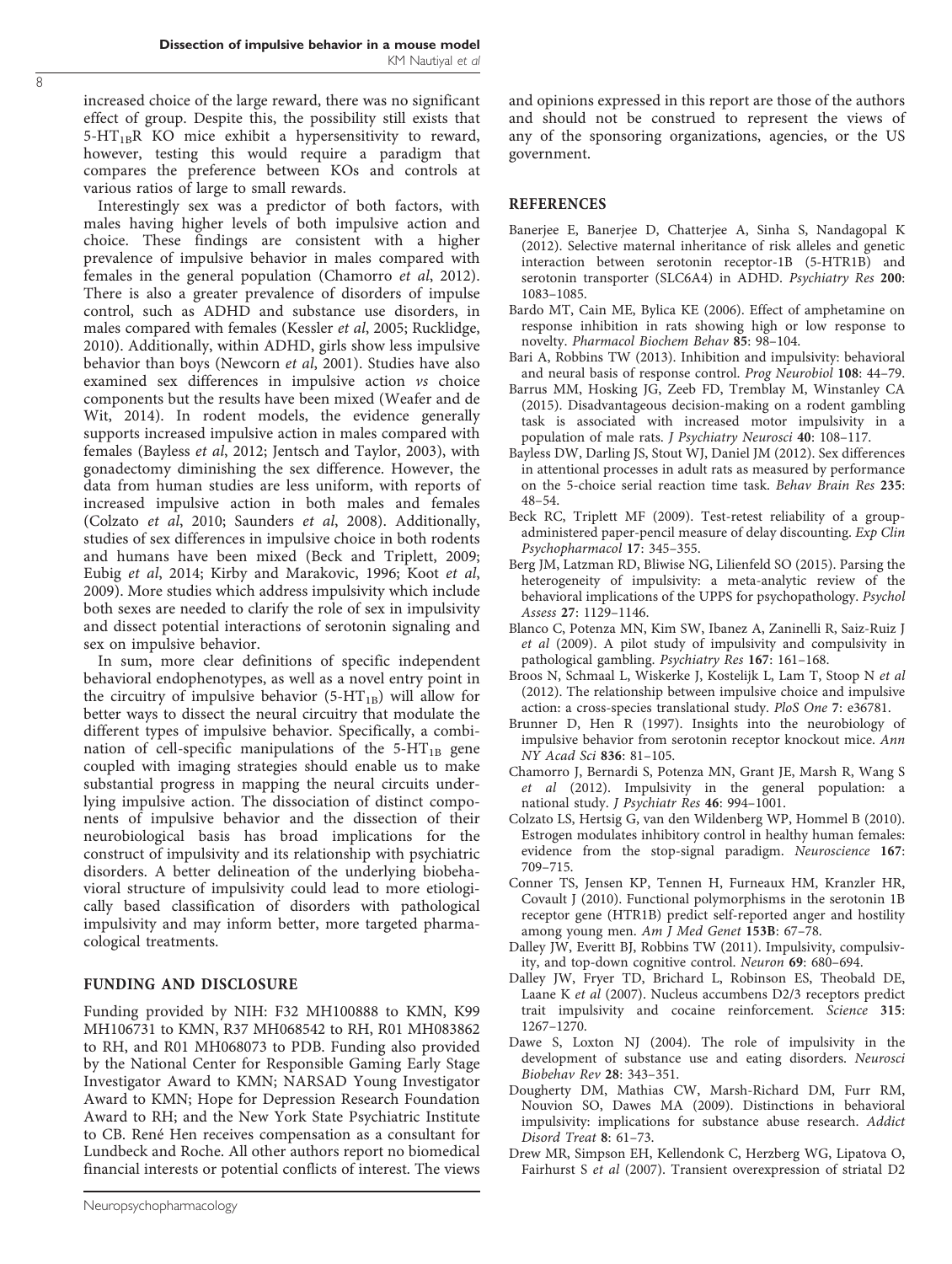<span id="page-8-0"></span>receptors impairs operant motivation and interval timing. J Neurosci 27: 7731–7739.

- Eubig PA, Noe TE, Floresco SB, Sable JJ, Schantz SL (2014). Sex differences in response to amphetamine in adult Long-Evans rats performing a delay-discounting task. Pharmacol Biochem Behav 118: 1–9.
- Frijda NH (2010). Impulsive action and motivation. Biol Psychol 84: 570–579.
- Gizer IR, Ficks C, Waldman ID (2009). Candidate gene studies of ADHD: a meta-analytic review. Hum Genet 126: 51–90.
- Guimaraes AP, Schmitz M, Polanczyk GV, Zeni C, Genro J, Roman T et al (2009). Further evidence for the association between attention deficit/hyperactivity disorder and the serotonin receptor 1B gene. J Neural Transm 116: 1675–1680.
- Hepler J, Albarracin D, McCulloch KC, Noguchi K (2012). Being active and impulsive: the role of goals for action and inaction in self-control. Motiv Emot 36: 416–424.
- Insel TR, Cuthbert BN (2015). Medicine. Brain disorders? Precisely. Science 348: 499–500.
- Jensen KP, Covault J, Conner TS, Tennen H, Kranzler HR, Furneaux HM (2009). A common polymorphism in serotonin receptor 1B mRNA moderates regulation by miR-96 and associates with aggressive human behaviors. Mol Psychiatry 14: 381–389.
- Jentsch JD, Taylor JR (2003). Sex-related differences in spatial divided attention and motor impulsivity in rats. Behav Neurosci 117: 76–83.
- Joreskog KG, Goldberger AS (1975). Estimation of a model with multiple indicators and multiple causes of a single latent variable. J Am Stat Assoc 70: 631–639.
- Kessler RC, Berglund P, Demler O, Jin R, Merikangas KR, Walters EE (2005). Lifetime prevalence and age-of-onset distributions of DSM-IV disorders in the National Comorbidity Survey Replication. Arch Gen Psychiatry 62: 593–602.
- Kirby KN, Marakovic NN (1996). Delay-discounting probabilistic rewards: rates decrease as amounts increase. Psychon Bull Rev 3: 100–104.
- Koot S, van den Bos R, Adriani W, Laviola G (2009). Gender differences in delay-discounting under mild food restriction. Behav Brain Res 200: 134–143.
- MacKillop J, Weafer J, C Gray J, Oshri A, Palmer A, de Wit H (2016). The latent structure of impulsivity: impulsive choice, impulsive action, and impulsive personality traits. Psychopharmacology 233: 3361–3370.
- Mar AC, Robbins TW (2007). Delay discounting and impulsive choice in the rat. Curr Protoc Neurosci Chapter 8: Unit 8 22.
- McDonald J, Schleifer L, Richards JB, de Wit H (2003). Effects of THC on behavioral measures of impulsivity in humans. Neuropsychopharmacology 28: 1356–1365.
- Meda SA, Stevens MC, Potenza MN, Pittman B, Gueorguieva R, Andrews MM et al (2009). Investigating the behavioral and selfreport constructs of impulsivity domains using principal component analysis. Behav Pharmacol 20: 390–399.
- Michaelis BH, Goldberg JF, Davis GP, Singer TM, Garno JL, Wenze SJ (2004). Dimensions of impulsivity and aggression associated with suicide attempts among bipolar patients: a preliminary study. Suicide Life Threat Behav 34: 172–176.
- Miyazaki KW, Miyazaki K, Doya K (2012). Activation of dorsal raphe serotonin neurons is necessary for waiting for delayed rewards. J Neurosci 32: 10451–10457.
- Miyazaki KW, Miyazaki K, Tanaka KF, Yamanaka A, Takahashi A, Tabuchi S et al (2014). Optogenetic activation of dorsal raphe serotonin neurons enhances patience for future rewards. Curr Biol 24: 2033–2040.
- Moeller FG, Barratt ES, Dougherty DM, Schmitz JM, Swann AC (2001). Psychiatric aspects of impulsivity. Am J Psychiatry 158: 1783–1793.

Muthen LK, Muthen BO (1998–2010). Mplus user's guide, 6th edn. Muthen & Muthen: Los Angeles.

9

- National Institutes of Health (2015). NIH-Wide Strategic Plan: Fiscal Years 2016–2020. U.S. Government Printing Office: Washington, DC.
- Nautiyal KM, Tanaka KF, Barr MM, Tritschler L, Le Dantec Y, David DJ et al (2015). Distinct circuits underlie the effects of 5-ht1b receptors on aggression and impulsivity. Neuron 86: 813–826.
- New AS, Gelernter J, Goodman M, Mitropoulou V, Koenigsberg H, Silverman J et al (2001). Suicide, impulsive aggression, and HTR1B genotype. Biol Psychiatry 50: 62–65.
- Newcorn JH, Halperin JM, Jensen PS, Abikoff HB, Arnold LE, Cantwell DP et al (2001). Symptom profiles in children with ADHD: effects of comorbidity and gender. J Am Acad Child Adolesc Psychiatry 40: 137–146.
- Pattij T, Broersen LM, Peter S, Olivier B (2004). Impulsive-like behavior in differential-reinforcement-of-low-rate 36 s responding in mice depends on training history. Neurosci Lett 354: 169–171.
- Pattij T, Broersen LM, van der Linde J, Groenink L, van der Gugten J, Maes RA et al (2003). Operant learning and differentialreinforcement-of-low-rate 36-s responding in 5-HT1A and 5-HT1B receptor knockout mice. Behav Brain Res 141: 137–145.
- Perez-Moreno E, Hernandez-Lloreda MJ, Gallego-Largo TR, Castellanos MA (2015). Impulsive driving: definition and measurement using the i-driving scale (IDS). Span J Psychol 18: E93.
- Reynolds B, Ortengren A, Richards JB, de Wit H (2006). Dimensions of impulsive behavior: personality and behavioral measures. Pers Indiv Differ 40: 305–315.
- Reynolds B, Penfold RB, Patak M (2008). Dimensions of impulsive behavior in adolescents: laboratory behavioral assessments. Exp Clin Psychopharmacol 16: 124–131.
- Robbins TW, Gillan CM, Smith DG, de Wit S, Ersche KD (2012). Neurocognitive endophenotypes of impulsivity and compulsivity: towards dimensional psychiatry. Trends Cogn Sci 16: 81–91.
- Rucklidge JJ (2010). Gender differences in attention-deficit/ hyperactivity disorder. Psychiatr Clin North Am 33: 357–373.
- Saunders B, Farag N, Vincent AS, Collins FL Jr., Sorocco KH, Lovallo WR (2008). Impulsive errors on a Go-NoGo reaction time task: disinhibitory traits in relation to a family history of alcoholism. Alcohol Clin Exp Res 32: 888–894.
- St Onge JR, Floresco SB (2009). Dopaminergic modulation of risk-based decision making. Neuropsychopharmacology 34: 681–697.
- Story GW, Moutoussis M, Dolan RJ (2015). A computational analysis of aberrant delay discounting in psychiatric disorders. Front Psychol 6: 1948.
- Swann AC (2011). Antisocial personality and bipolar disorder: interactions in impulsivity and course of illness. Neuropsychiatry 1: 599–610.
- Van den Bergh F, Spronk M, Ferreira L, Bloemarts E, Groenink L, Olivier B et al (2006a). Relationship of delay aversion and response inhibition to extinction learning, aggression, and sexual behaviour. Behav Brain Res 175: 75–81.
- van den Bergh FS, Bloemarts E, Groenink L, Olivier B, Oosting RS (2006b). Delay aversion: effects of 7-OH-DPAT, 5-HT1A/1Breceptor stimulation and D-cycloserine. Pharmacol Biochem Behav 85: 736–743.
- Wang Q, Chen C, Cai Y, Li S, Zhao X, Zheng L et al (2016). Dissociated neural substrates underlying impulsive choice and impulsive action. NeuroImage 134: 540–549.
- Weafer J, Baggott MJ, de Wit H (2013). Test-retest reliability of behavioral measures of impulsive choice, impulsive action, and inattention. Exp Clin Psychopharmacol 21: 475–481.